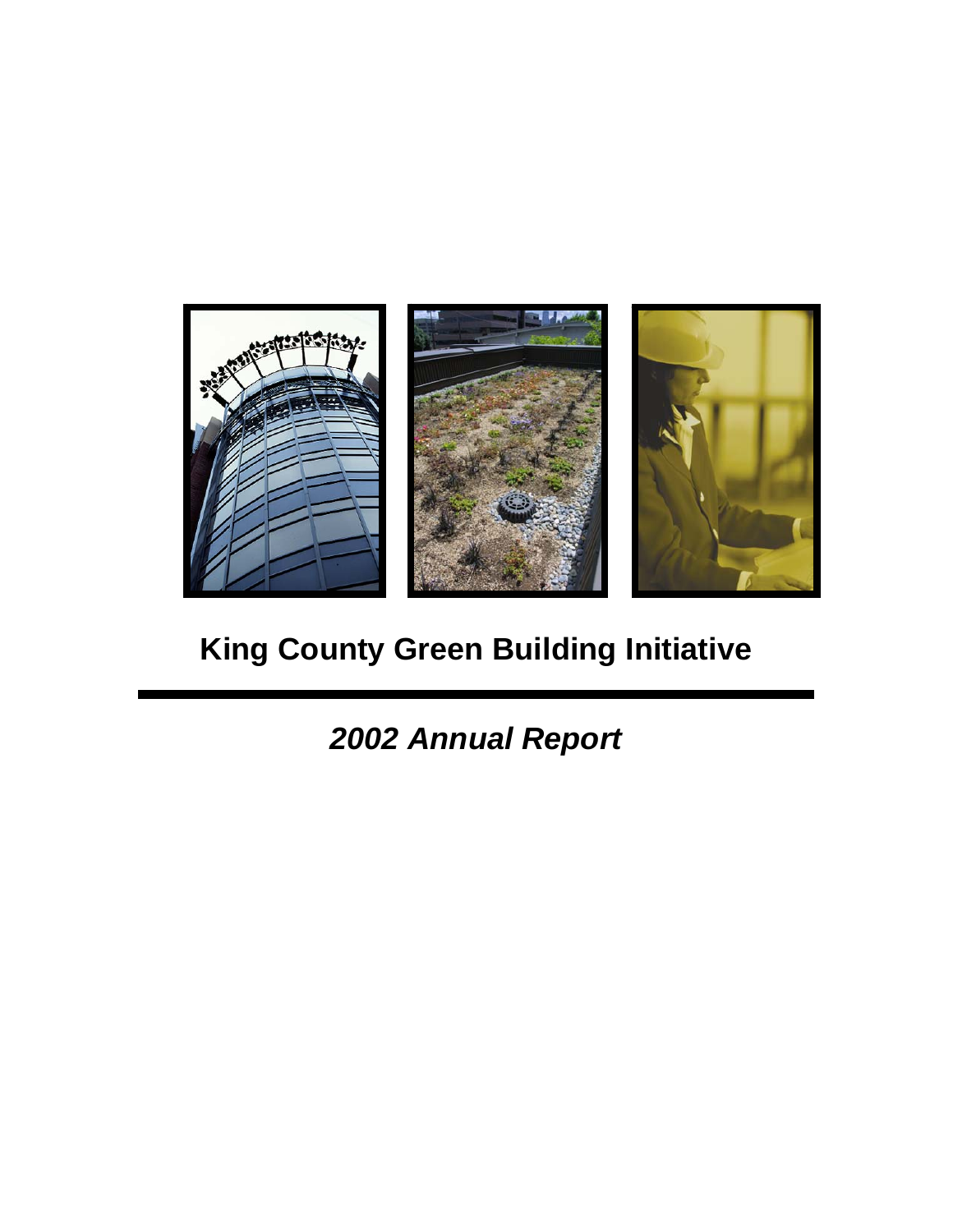## **2002 King County Green Building Initiative Annual Report**

#### **Introduction**

The Green Building Team is pleased to submit this first annual report to the Executive. This report is an overview of the accomplishments achieved and the challenges encountered as King County strives to 'green' its design and construction practices. This report also makes important recommendations to strengthen efforts by making green building a standard practice in County capital projects.

#### **Background**

The Green Building Initiative was established by Executive Order in November 2001. It created a Green Building Team to educate and guide Departments in Green Building practices. Specifically, the Green Building Initiative:

- Encourages and promotes the use of green building practices in all buildings the County constructs, remodels, and renovates.
- Incorporates and supports the use of the LEED™ (Leadership in Energy and Environmental Design) green building rating system.
- Established a countywide Green Building Team to educate and guide Departments in green building practices.

The Green Building Initiative underscores King County's commitment to minimize the environmental impacts of construction by encouraging practices that conserve resources, use recycled content materials, maximize energy efficiency, and otherwise address environmental and social considerations in county-wide projects. The initiative also promotes potential economic benefits that could include the reduction of operating costs, enhanced asset value, optimized building performance and a healthier workplace for employees.

#### **2002 Highlights**

Significant accomplishments were made in 2002 including:

- King County launched the nation's first online LEED™ Supplemental Tool.
- An online Green Building Reference Center was created.
- Eco-charettes were conducted to familiarize staff working on County building projects with LEED™ and green building techniques.
- Two projects were registered with the US Green Building Council for LEED<sup>™</sup> certification.
	- o The Regional Communications and Emergency Coordination Center in Renton
	- o King Street Center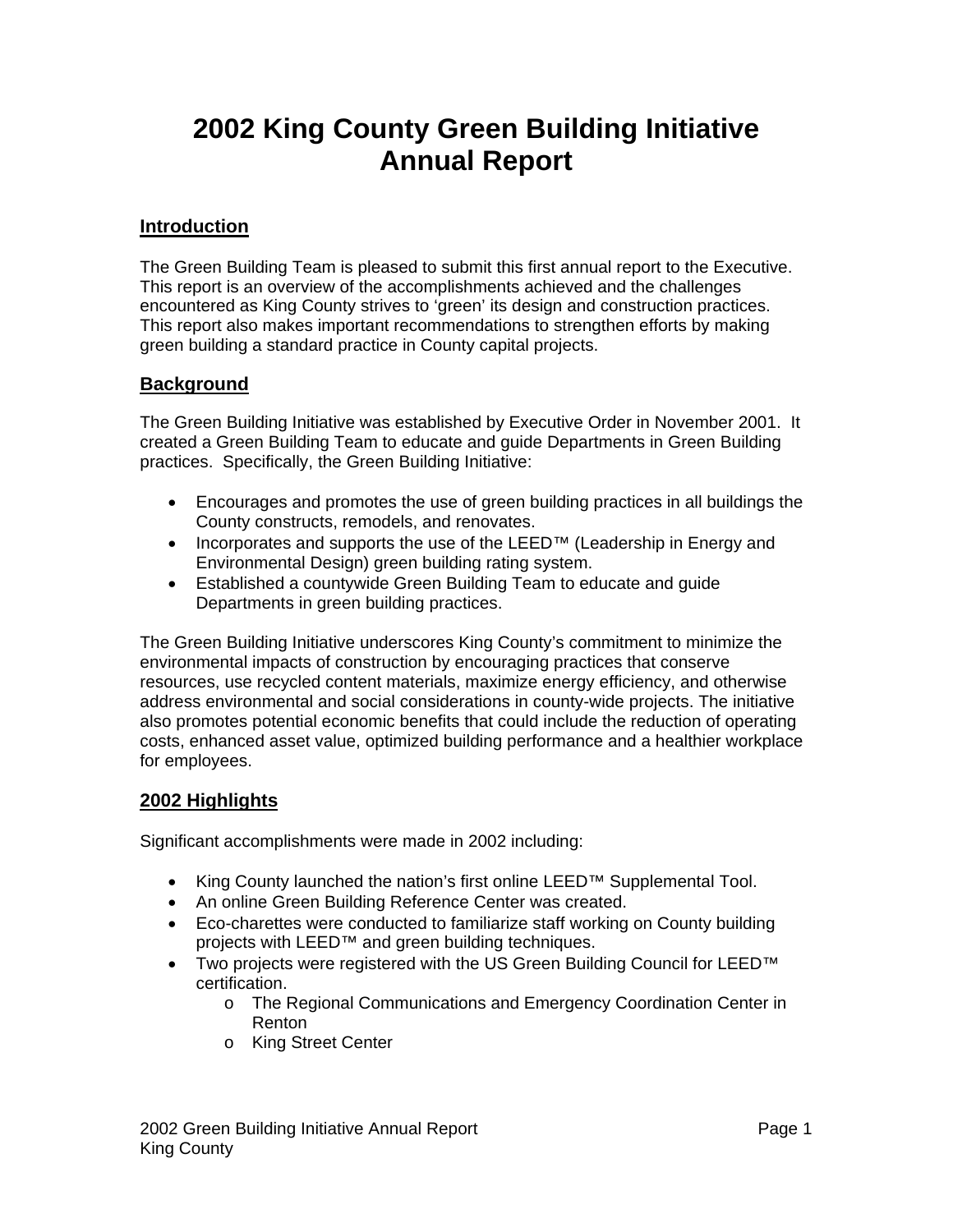## **2002 Green Building Initiative Accomplishments**

### **Green Building Team**

#### *Background*

The Green Building Team serves as a technical resource for all King County Departments and provides technical support to project teams including LEED<sup>™</sup> training, budget analyses, and strategic and policy support relating to green building. The Team maintains and monitors County projects striving to incorporate LEED™ criteria.

The Team is sponsored by Rod Hansen, Solid Waste Division Manager and consists of 23 individuals representing the following departments:

- Natural Resources and Parks
- Transportation
- Executive Services
- Adult & Juvenile Detention
- Development and Environmental Services

#### *Accomplishments*

• **Creation and launch of the nation's first online LEED™ Supplemental Tool**  [http://dnr.metrokc.gov/swd/LEED™ /default.asp](http://dnr.metrokc.gov/swd/LEED/default.asp) This web-based tool, specific to King County, helps County project managers, architects, designers, and contractors develop green buildings in King County. This supplement provides guidance on applying LEED™ within the context of current King County building codes and interprets the use of LEED™ for three distinct building types: Commercial, Industrial and Ground-Based projects.

#### • **Creation of an online Green Building Reference Center**

[http://dnr.metrokc.gov/swd/bizprog/sus](http://dnr.metrokc.gov/swd/bizprog/sus_build/greenteam.htm)**\_**build/greenteam.htm These pages contain an extensive bibliography and online catalogue of green building publications, programs, tools, products and technical resources. The Green Building Reference Center is useful to staff in project management, architecture, landscape architecture, design, budgeting, engineering, and resource conservation.

#### • **Host professionally facilitated "eco-charettes"**

Eco-charettes are project-specific brainstorming sessions to train and familiarize members of the project team on LEED<sup>™</sup> and green building techniques. Participants have included elected officials, project managers, budget analysts, planners, designers, and engineers. The Green Building Team planned and hosted eco-charettes in 2002 for:

- Harborview 401 Broadway project
- Central-Atlantic Base Expansion
- Carnation Wastewater Treatment Plant
- Brightwater
- $\bullet$  1<sup>st</sup> NE Transfer Station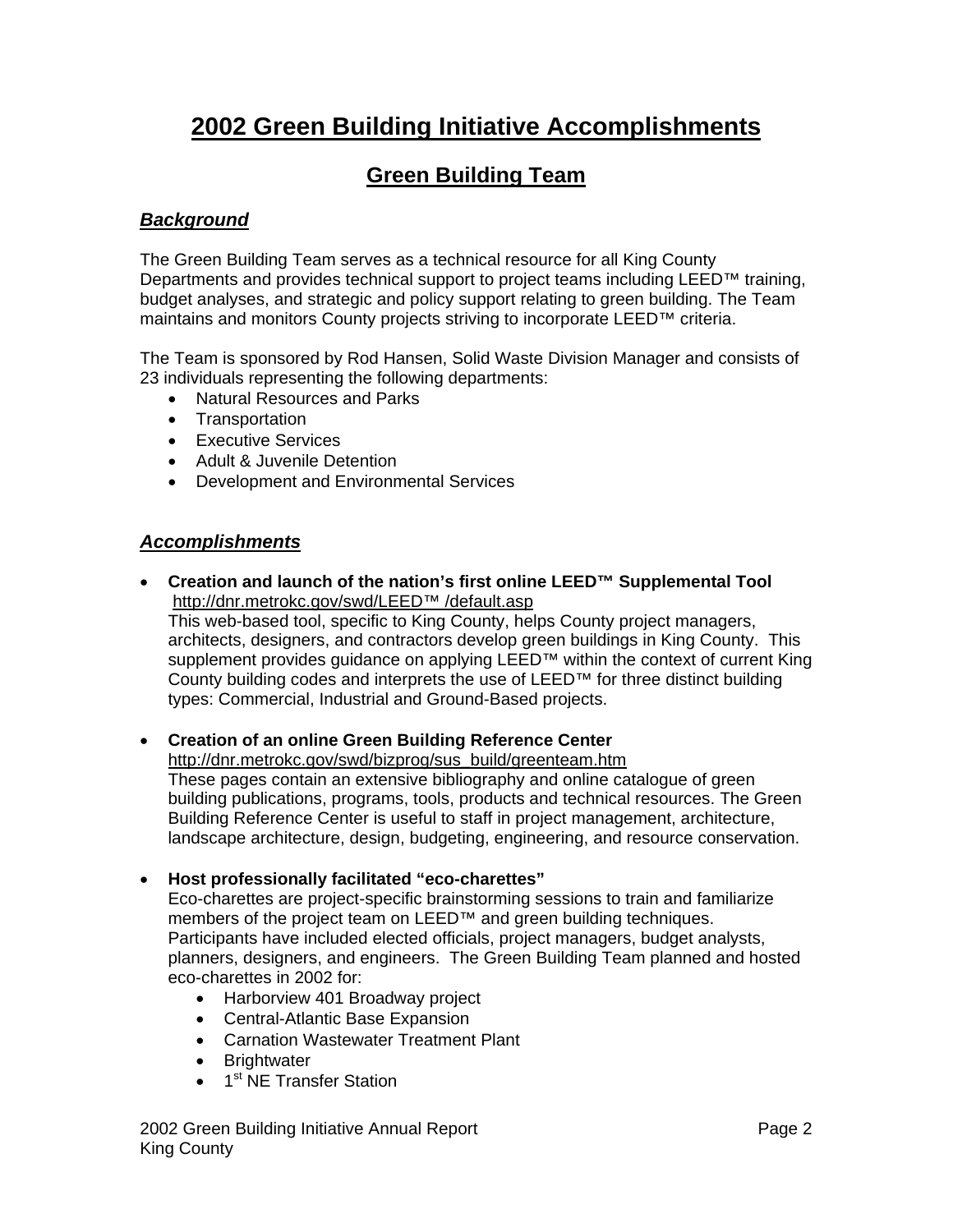• **Collaboration and planning of the Puget Sound Sustainable Development Center**

The Puget Sound Sustainable Development Center will provide a venue for promoting sustainable practices in the built environment through education and demonstration. Partners are currently seeking funding for the center, slated to open in 2005.

• **Development of a King County LEED™ Project Tracking Form** 

The Project Tracking Form is an evaluation and tracking tool designed to assess the effectiveness and compliance of the Green Building Initiative.

- **Launch of Virtual Tour of King Street Center**  [http://www.dnr.metrokc.gov/dnrp/ksc\\_tour/](http://www.dnr.metrokc.gov/dnrp/ksc_tour/) A virtual tour of King Street Center was launched and received 4,759 visits from August through December of 2002.
- **Tours of green buildings**  Tours of area green buildings are provided to raise awareness of green building. Tours were provided for:
	- The City of Seattle's Justice Center
	- Cedar River Watershed Education Center.
	- King Street Center

#### • **LEED™ accreditation for three Green Team members**

Three members of the Green Team are LEED™ ™ Accredited Professionals, nationally recognized by the US Green Building Council.

### **Countywide**

#### *Background*

Departments are directed to apply LEED<sup>™</sup> criteria in the pre-design and design phase of projects, and are encouraged to seek the highest LEED™ certification possible. The types of projects where LEED™ certification could apply include transfer stations, wastewater treatment facilities and pump stations, office buildings, maintenance facilities and recreational facilities. Because the County frequently constructs project types where application of LEED<sup>™</sup> is not feasible, Departments are encouraged to use LEED<sup>™</sup> as a guideline only for incorporating green building practices.

#### *Accomplishments*

In 2002, two projects were registered with the US Green Building Council for LEED™ certification: the Regional Communications and Emergency Coordination Center in Renton and the King Street Center. The King Street Center is seeking certification under the LEED™ for Existing Buildings Pilot Program. Ten other projects currently in the design phase have assessed the use of LEED™ or equivalent green building strategies.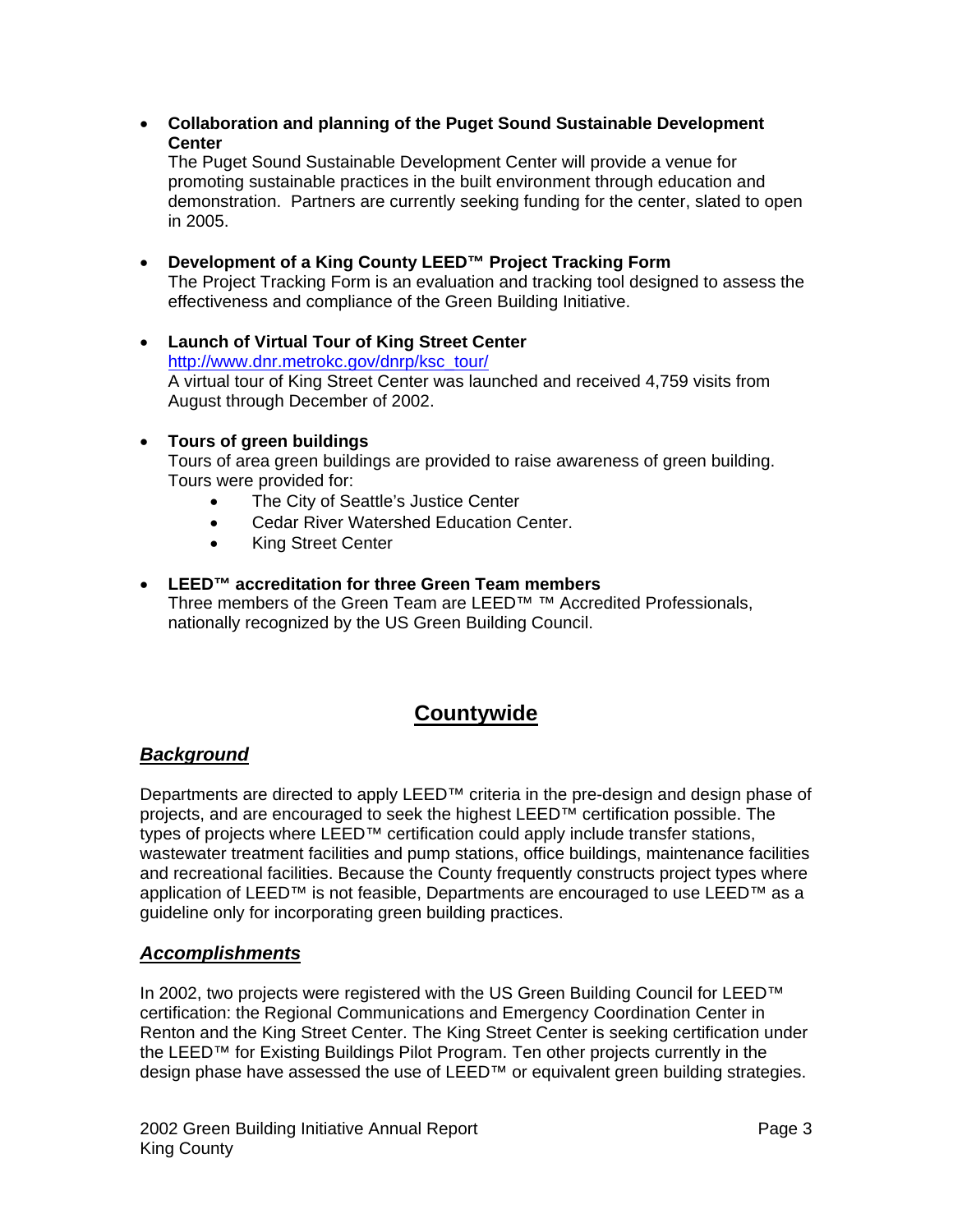*The table below outlines county projects that have reported a LEED™ assessment on their green building accomplishments as outlined in the Green Building Initiative for 2002* 

| <b>Project Name</b>                                                       | <b>Division</b> | <b>Phase</b>                | <b>Description</b>          | Eco-<br><b>Charette</b><br><b>Held</b> | <b>Achievable</b><br><b>LEED Rating or</b><br><b>LEED Assessment</b> |
|---------------------------------------------------------------------------|-----------------|-----------------------------|-----------------------------|----------------------------------------|----------------------------------------------------------------------|
| Atlantic/Central<br>Base Tire & Repair<br>Shop                            | Transit         | Pre-Design                  | Commercial &<br>Industrial  | <b>YES</b>                             | Certified                                                            |
| Atlantic/Central<br><b>Base Parking</b><br>Garage                         | Transit         | Construction                | Parking<br><b>Structure</b> | <b>YES</b>                             | Certified                                                            |
| <b>Power Distribution</b><br>Headquarters                                 | Transit         | 90% Design                  | Commercial &<br>Industrial  | <b>YES</b>                             | Certified                                                            |
| Redondo Heights<br>Park & Ride Lot                                        | Transit         | Design                      | Parking<br><b>Structure</b> | $-$                                    | Certified                                                            |
| Issaquah Highlands<br>Park & Ride                                         | Transit         | Pre-Design                  | Parking &<br>Commercial     | $-$                                    | Certified                                                            |
| Brightwater<br><b>Treatment Plant</b>                                     | <b>WTD</b>      | Pre-Design                  | Industrial                  | <b>YES</b>                             | Certified                                                            |
| Carnation<br><b>Treatment Plant</b>                                       | <b>WTD</b>      | Pre-Design                  | Industrial                  | <b>YES</b>                             | Certified+                                                           |
| Juanita Pump<br>Station                                                   | <b>WTD</b>      | Pre-Design                  | Industrial                  | <b>YES</b>                             | --                                                                   |
| <b>First NE Transfer</b><br>Station                                       | <b>SWD</b>      | Pre-Design                  | Industrial                  | <b>YES</b>                             | $-$                                                                  |
| King Street Center-<br><b>Existing Building</b>                           | <b>SWD</b>      | Existing<br><b>Building</b> | Commercial                  | <b>NO</b>                              | Silver                                                               |
| Regional<br>Communications<br>and Emergency<br><b>Coordination Center</b> | <b>FMD</b>      | Construction                | Commercial                  | <b>YES</b>                             | $Certified +$                                                        |
| <b>Harborview Medial</b><br>Center                                        | <b>FMD</b>      | Design                      | Hospital                    | Planned                                | <b>TBD</b>                                                           |

#### **County Projects With LEED™ Assessment**

Several additional County projects have made notable progress in meeting the intent of the Initiative. While not all county projects will be eligible for LEED™ certification due to the limited scope of the project, they are worth highlighting.

#### *Transportation, Transit Division*

In addition to the five Transit projects listed in the chart above, the Transit Division has demonstrated additional efforts in compliance with the Initiative by:

• Identifying two additional projects in the pre-planning phase where LEED<sup>™</sup> certification may be feasible: the Auxiliary Functions Building and the Convention Place Station Transit Oriented Development.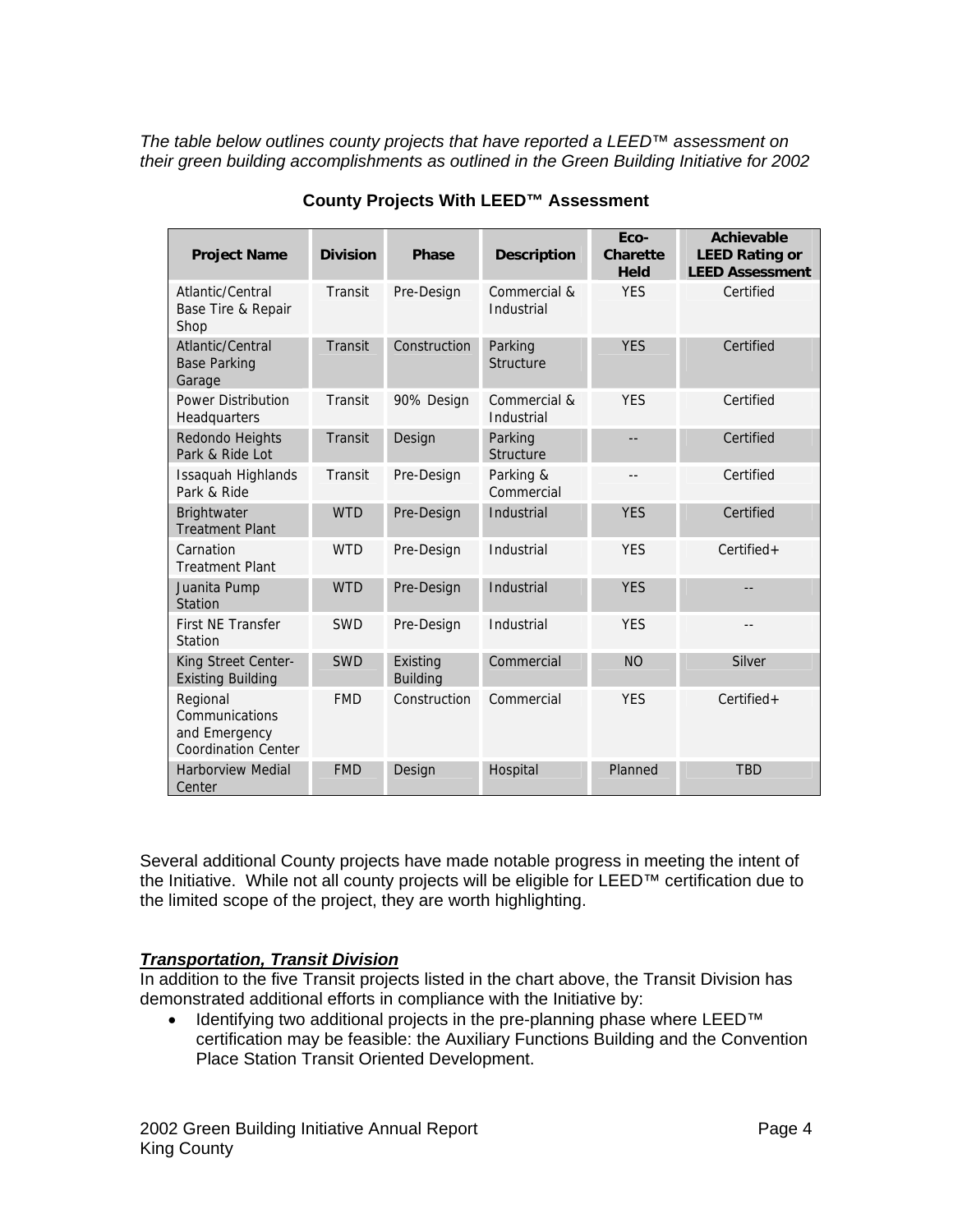- Incorporating several green building practices into the Eastgate Parking project, designed prior to the adoption of the Initiative, such as energy efficient lighting, recycled content materials and charging stations for alternative-fuel vehicles.
- Implementing the use of drought tolerant plants, xeriscaping and high efficiency irrigation have also been implemented consistently in Transit projects.

#### *Natural Resources and Parks, Wastewater Treatment Division (WTD)*

The Wastewater Treatment Division has made significant efforts to educate project managers and support green building in their Division. Their achievements include:

- Convening their own WTD Green Team to assess green building practices for their capital projects including a review of their guide specifications.
- Developing resources for their project managers, which include sample green building RFP language, and LEED<sup>™</sup> training and technical resources guides.
- Hosting Eco-charettes for four major projects, Brightwater Treatment Plant, Carnation Treatment Plant, Juanita Pump Station, and Sammamish Valley Reclaimed Water Production Facility.



*The Dexter-Horton Regulator Station's Green Roof* 

- Replacing the Dexter Regulator Station roof in 2002 with a vegetated green roof to capture and retain stormwater runoff, reduce heat island effects and provide vegetation and wildlife habitat on an urban site.
- Incorporating many green building principals into the design of the Division's Environmental Lab Office Expansion Project including natural light and ventilation, renewable and nontoxic building materials and sustainable site planning.

#### *Natural Resources and Parks, Solid Waste Division (SWD)*

The Solid Waste Division has provided funding for Green Team activities throughout 2002, including:

- Development of the online Resource Center, the King County Supplement to LEED™ and the LEED™ Project Tracking Forms.
- Sponsorship of green building training and professionally facilitated eco-charettes for all county capital projects.

In addition, Solid Waste Division projects that incorporate green building strategies include:

- Algona Transfer Station Roof Replacement Project and Bow Lake Transfer Station Safety Improvement Project: recycling of demolition debris including 139 tons of asphalt, 53 tons of dirt and 1.25 tons of steel.
- The Gas-To-Energy project for converting methane gas generated at the Cedar Hills landfill to a usable energy source.

2002 Green Building Initiative Annual Report **Page 5** Page 5 King County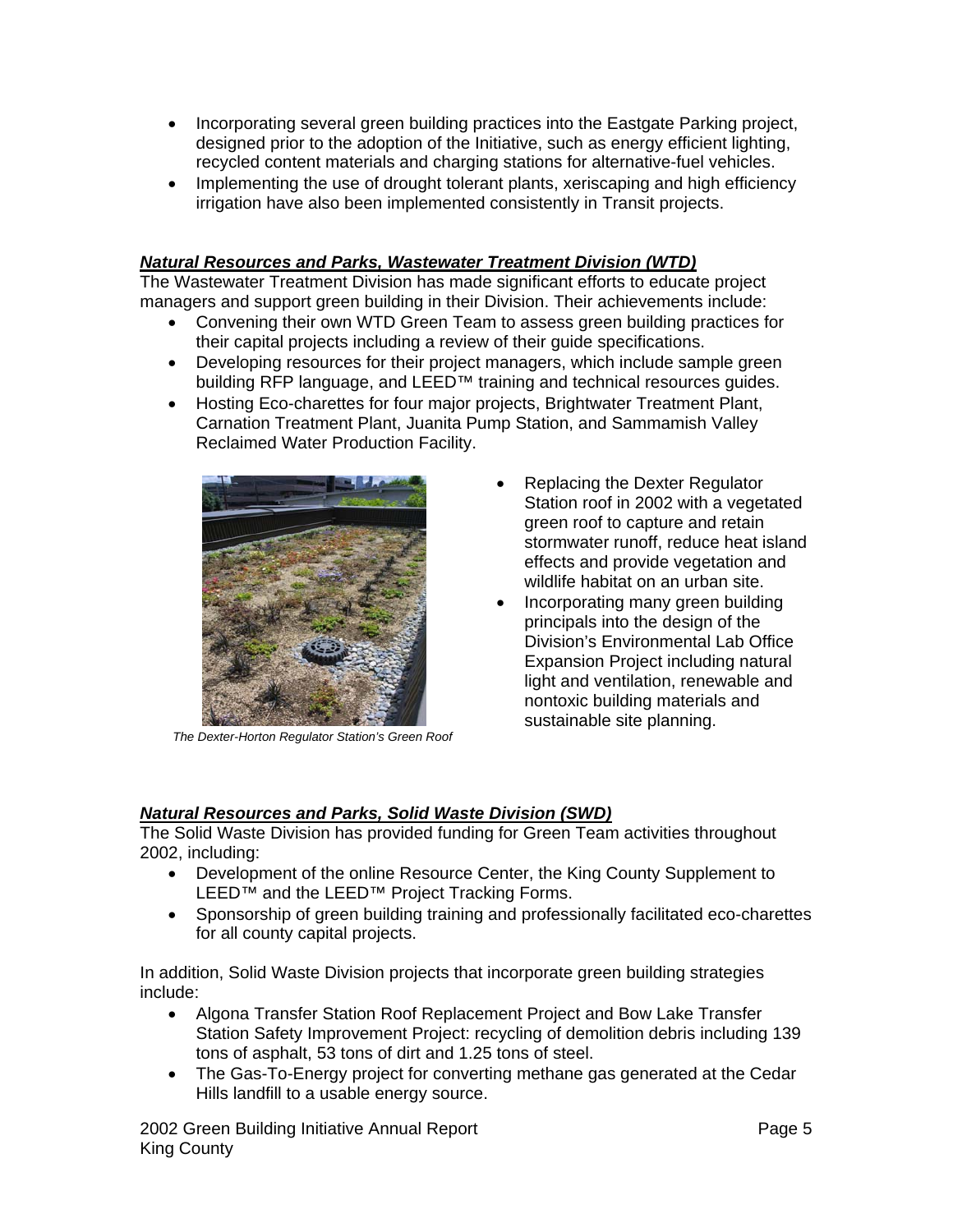• Membership in the EPA Waste Wise Program where SWD is participating in the EPA's Green Building Challenge reporting the entire county's accomplishments on green building.

#### *Natural Resources and Parks, Water and Land Resources Division (WLRD)*

The Water and Land Resources Division has demonstrated efforts to conserve resources and restore habitats at the Cedar River Landslide Flood Buyout Project. In 2002, the Division acquired occupied land in the Cedar River flood plain for conversion to open space. The property includes three houses scheduled for demolition. WLRD is currently working with a local business to deconstruct and salvage as much of the homes as possible, conserving resources while reducing the cost of demolition material disposal. Salvaged and recycled items to date include flooring, cabinetry, windows, doors, fixtures, hardware, roofing and brick.

#### *Department of Development and Environmental Services (DDES)*

In 2002, DDES initiated a proposed demonstration ordinance relating to Low Impact Development and Built Green™ residential green building projects. The purpose of the ordinance is to determine whether innovative site development and building construction techniques result in environmental and economic benefits. The demonstration projects will also assist in the development of King County Comprehensive Plan policies to guide application and refinement of zoning and stormwater regulations. Three development projects in King County are slated to apply for the new demonstration ordinance.

#### *Executive Services, Facilities Management Division (FMD)*

Facilities Management Division's reported accomplishments include:

• Regional Communications and Emergency Coordination Center, King County's first LEED™ registered project. Sustainable design and construction strategies include



on-site stormwater management, recycled-content and low-emitting materials selection, day-lighting and recycling of construction debris.

*The Regional Communications Center. The County's first LEED™ Registered Project.* 

• NRF Demolition Project, collaboration with King County and Washington State. The project includes extensive salvage and recycling of demolition debris, which is expected to generate a \$100,000 savings in disposal fees.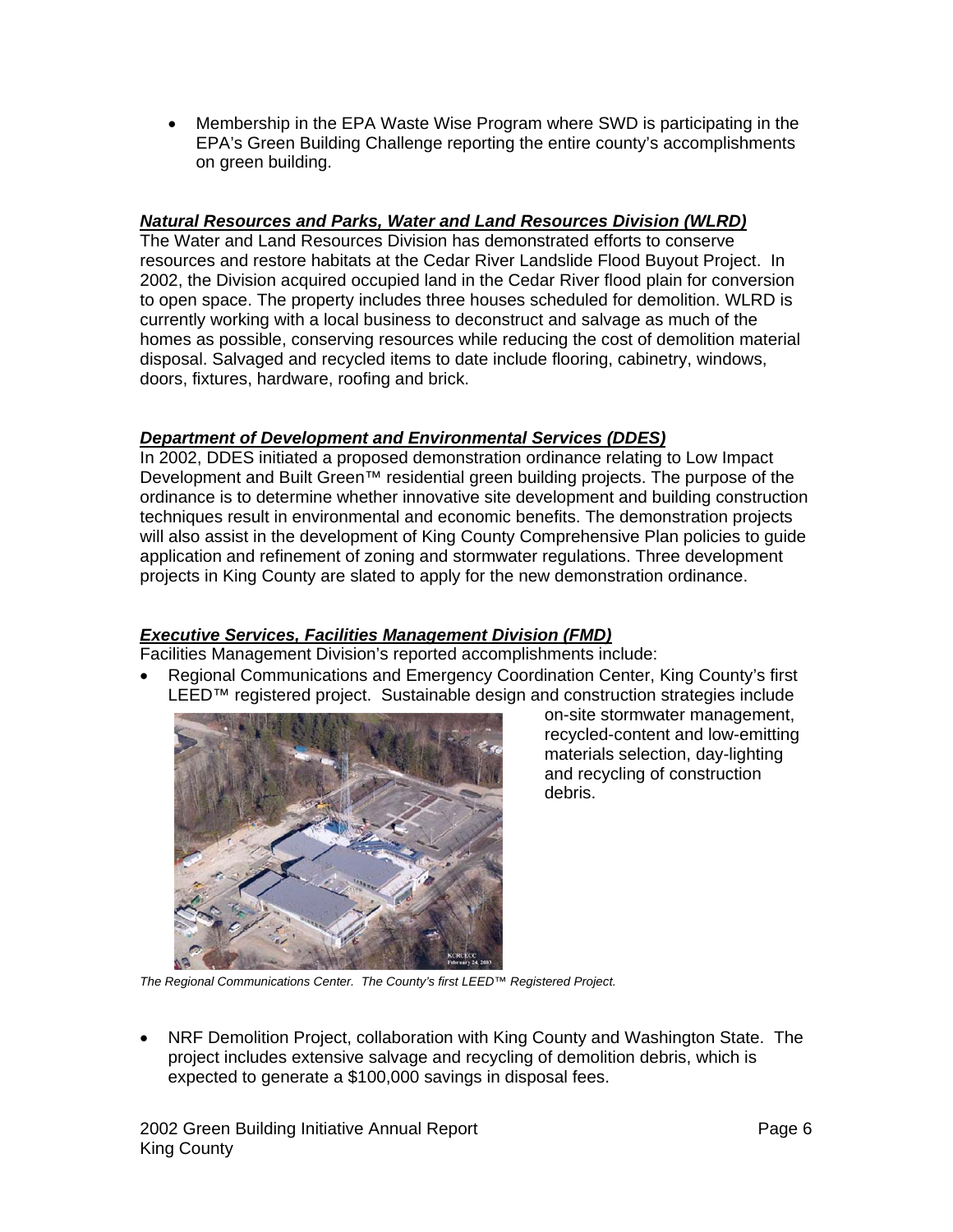#### **Challenges**

Green building is beginning to be a serious component of County projects, albeit slowly. On-going education will be necessary to integrate green building practices in capital projects and to identify new opportunities such as harvesting rainwater for reuse, installing green vegetated roofs to control runoff, optimizing energy efficiency by using fuel cell technology, photovoltaics or bio-gas where appropriate.

A misperception among the building industry is that green building is difficult to benchmark for county capital improvement projects because they tend to be more public works kinds of projects such as parking garages and bus shelters. It is true that the LEED™ green rating system does not specifically address every building type. However, all projects can benefit by using the LEED™ rating system as a guideline regardless of the scope of the project. The *LEED™ Supplement to King County* addresses this by illustrating how each LEED™ credit could apply to commercial, industrial and ground-based projects.

Given the decentralized nature of King County, the Green Building Team has been challenged with trying to create standardized reporting mechanisms. A formal reporting form was developed with the assistance of an outside consultant, however, many project manager found the reporting form to be time consuming and lengthy. As a result, the Green Building Team has found it difficult to collect information about green building practices throughout the county on a project-by-project basis. This has also made tracking and reporting very difficult for evaluation of the Initiative.

Integrating green building strategies early in the design process allows projects to take full advantage of green technologies at the lowest net costs. Sometimes, however, green building systems or materials require higher front-end budgets that may be offset by reduced operating or maintenance costs over the life of the building. Increased budgets and the perception that building green costs more has been difficult to justify for capitol projects, particularly during times of budget reductions County-wide. The need for more extensive budget analysis that encompasses the life cycle of green building strategies and highlights environmental as well as economic costs can assist with integrating sustainable design for county projects.

Finally, soliciting support and compliance with the Initiative throughout the county has been a challenge for members of the Green Building Team. Members are responsible for providing education and assistance to their Division to facilitate implementation of the Initiative. However, capitol project teams often view the Initiative as an additional workload and are hesitant to incorporate green building strategies into their projects. Increased and continual support by Division and Department managers is necessary for the success of the Green Building Initiative.